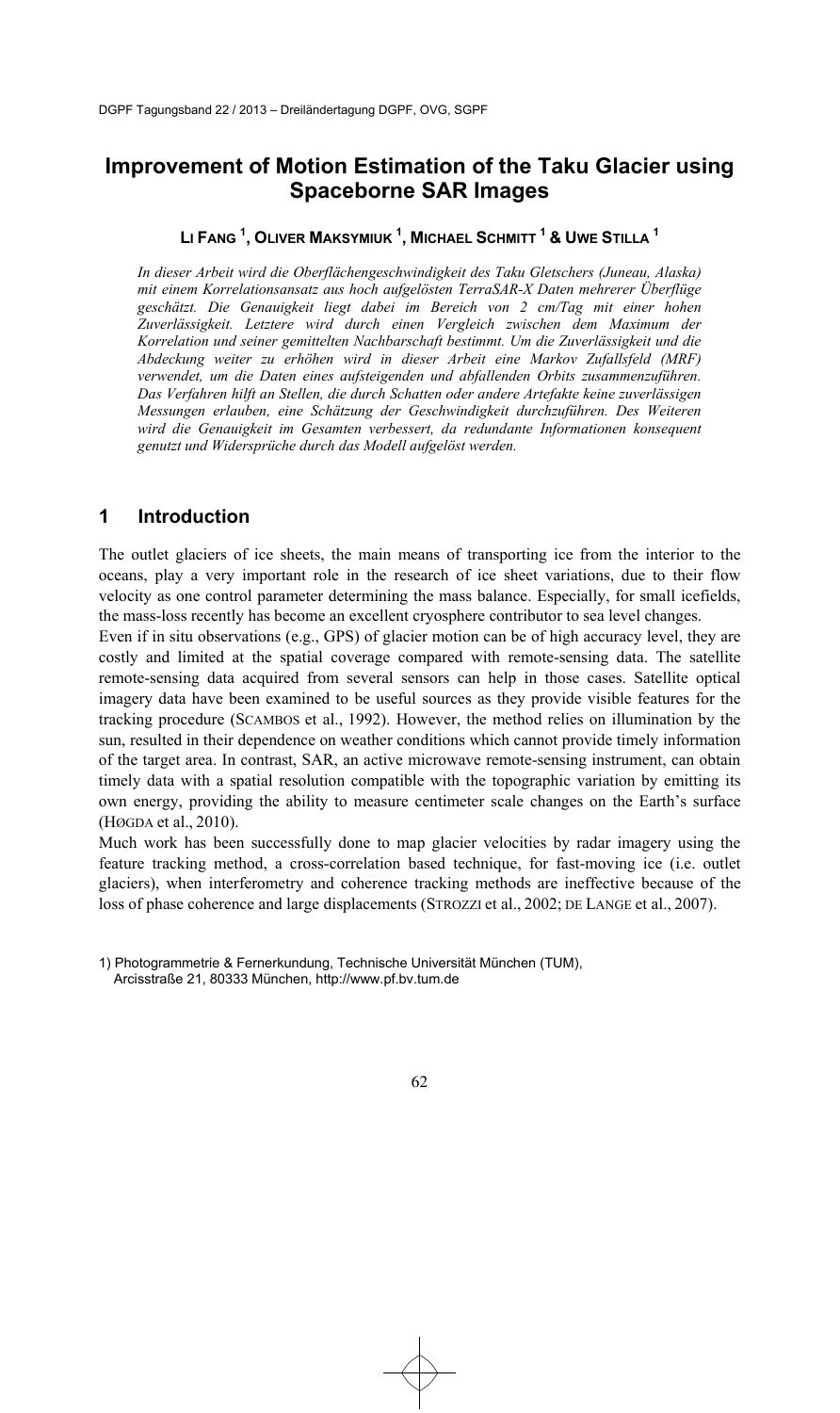Some research work has reported that the accuracy of ice velocity estimation using the intensity tracking technique can be on the order of 2cm/d when applied on high resolution repeat pass TerraSAR-X data with 11 days interval (FLORICIOIU et al., 2008; FLORICIOIU et al., 2009; EINEDER et al., 2011).

However, often, the cross-correlation technique does not find matches of features in "data holes" in the SAR scenes affected by radar shadowing and specular backscattering of smooth ice surface, and therefore fails to derive the surface velocities of glaciers in mountainous areas. For this case, this paper proposes a fusion of velocity maps at same region and acquisition time derived from the two different imaging geometries from ascending and descending satellite tracks, aiming to reduce the effects of data holes on ice motion estimation.

### **2 SAR Data Preprocessing**

The Juneau Icefield is a low-latitude glacier system of small scale located in southeast Alaska, with the Taku Glacier as its principal outlet glacier. Current researches in Taku Glacier suggest that ice fluxes have been nearly stable for a long period (MCGEE et al., 2007; PELTO et al., 2008). In this paper, the scenes of Taku Glacier imaged by high resolution TerraSAR-X are applied for experiments. All the experimental works in this paper are based on TerraSAR-X repeat cycle data acquired in stripmap mode from two different imaging geometries (ascending and descending) between end of June and early August 2009 (see Table 1).

| Imaging<br>Mode | <b>Acquisition Time</b> | Incidence<br>Angle Min | Incidence<br>Angle Max | Pass<br>Direction | Orbit |
|-----------------|-------------------------|------------------------|------------------------|-------------------|-------|
| <b>SM</b>       | 2009-06-30T02:31:42     | 33,77                  | 36,93                  | ascending         | 137   |
| <b>SM</b>       | 2009-06-30T15:27:06     | 26,95                  | 30,57                  | descending        | 145   |
| <b>SM</b>       | 2009-07-11T02:31:42     | 35,81                  | 38,79                  | ascending         | 137   |
| <b>SM</b>       | 2009-07-22T02:31:43     | 35,80                  | 38,79                  | ascending         | 137   |
| <b>SM</b>       | 2009-08-02T02:31:44     | 33,77                  | 36,93                  | ascending         | 137   |
| <b>SM</b>       | 2009-08-02T15:27:08     | 26,94                  | 30,57                  | descending        | 145   |

Table 1. TerraSAR-X data delineation used for ice motion estimation (SM-stripmap mode).

The TerraSAR-X Single Look Slant Range Complex (SSC) data were operationally processed into the geo-coded data using a precise available DEM (courtesy of the Chair of Geodesy, TU München). The enhanced data have a ground resolution of 3m with pixel spacing of 1.5 m in both azimuth and range direction. The geo-coded SAR scenes used in this paper are plotted on the ground truth area shown in Fig.1.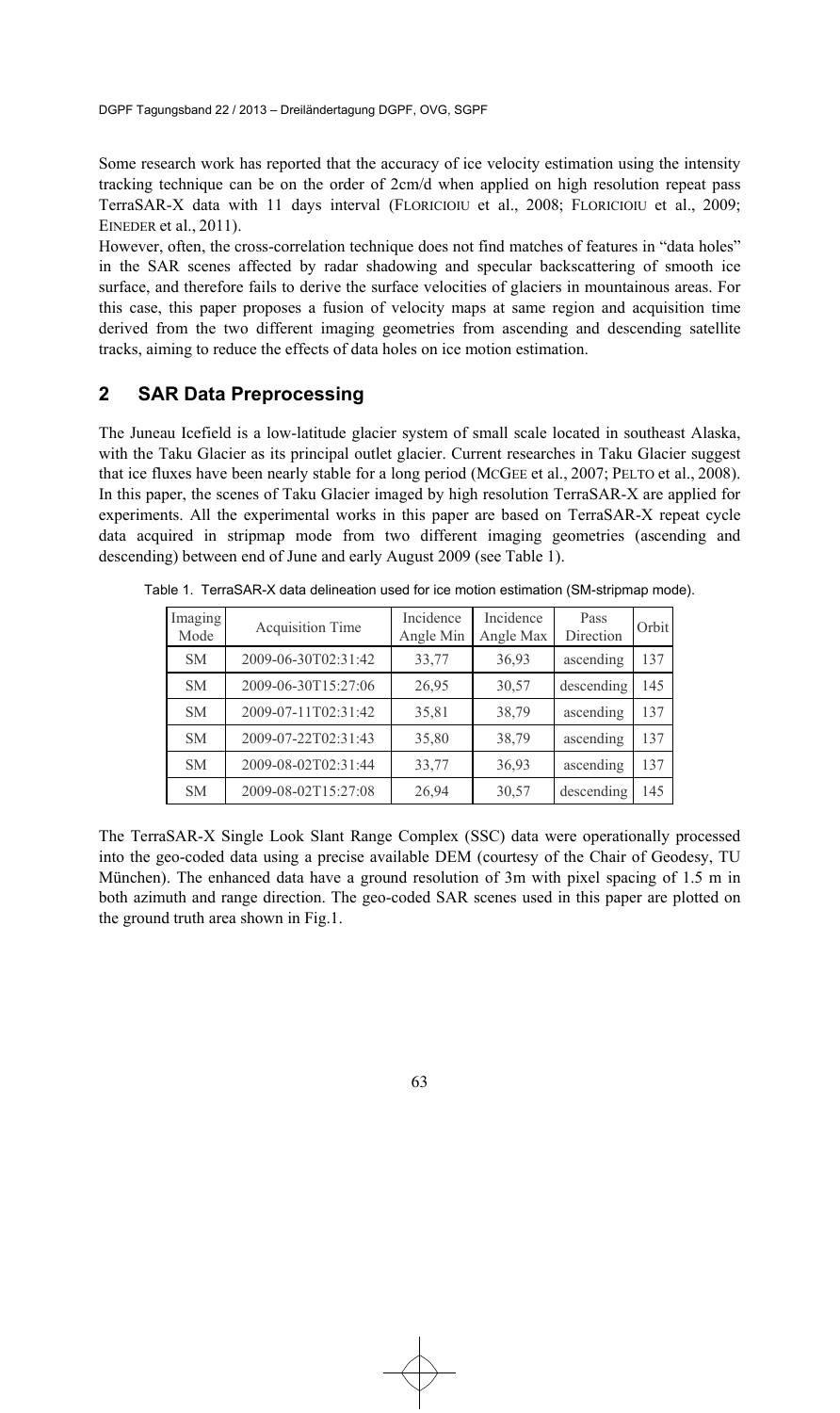

Fig. 1. Ground coverage of geo-coded SAR data plotted on an optical image of the scene. Red arrow: azimuth direction of ascending orbit; Green arrow: azimuth direction of descending orbit. In both tracks, TerraSAR-X is right looking. (Underlying optical image ©2012 Google Earth)

## **3 Offset Tracking**

### **3.1 Cross-Correlation Technique**

The feature tracking technique, which has been described in detail in (STROZZI et al., 2002; DE LANGE et al., 2007), was applied on the high resolution geo-coded ground range TerraSAR-X images to generate two dimensional velocity maps. The offset maps are generated by seeking the peak in the normalized cross correlation field obtained by patches from two sequential SAR intensity imageries. The successful estimation of offsets relies on the identical glacier surface features (e.g., crevasses or drainage patterns) at the scale of patches used. According to the coarse information about the velocity rate of Taku Glacier, we assumed that the maximal displacement between two successive images, with 11days cycle, is 22 meters (about 15 pixels) on the ground. Then, the sizes of sample widow and search window employed in this work are in the order of 216x216 and 296x296 pixels which are enough for the assumed displacements. In order to achieve sub-pixel accuracy, around the correlation peak, a two dimensional regression fit is employed around the correlation peak in order to obtain the newly modeled correlation peak, which is used to replace the original one, by a window (5x5 pixels). A correlation signalto-noise ratio (SNR) expressing the comparison of the modeled correlation peak relative to the remained average value of the original correlation field is employed as confidence measurement.

#### **3.2 Error Analysis**

The absolute error of the glacier motion estimation can be calculated using the cross-correlation method for individual patches from the zero-velocity zones (i.e. rock areas) in SAR scenes. In this paper, the absolute error is computed by dividing the averaged offsets of several individual patches from stable zones located in different parts of the scene by the observation cycle.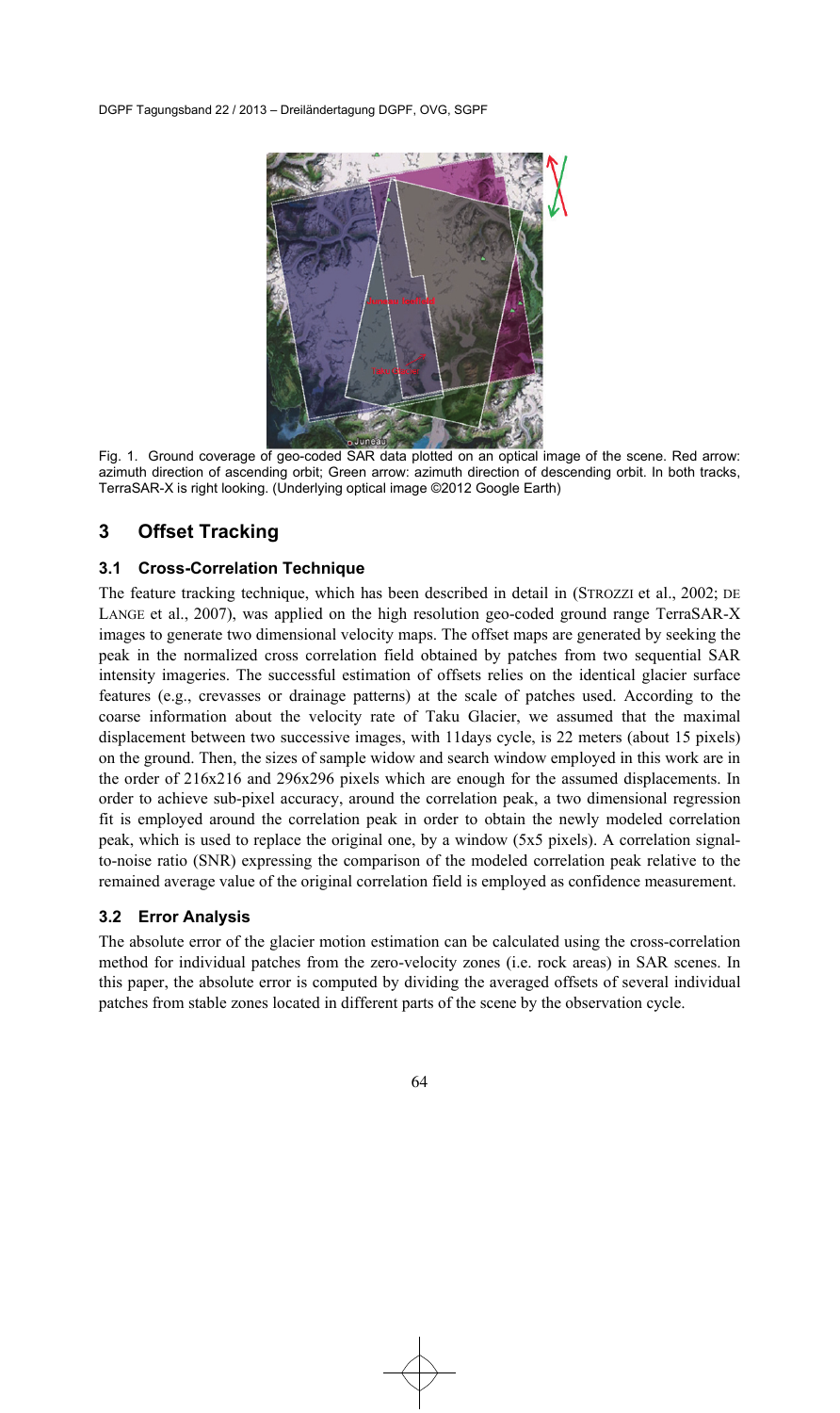#### **3.3 Tracking Results**

Since we perform the technique described above on the geo-coded SAR intensity images, the region of interest (ROI) – the Taku Glacier – is extracted from every scene using the geometric annotation information available in the metadata. The 2D velocity vector maps, at the same region and acquisition time, are generated using images from ascending and descending satellite tracks separately.

The calculated absolute error in this paper, using the method above, is 0.032m/d, sufficient for the ice motion estimation, which is lightly smaller than 0.036m/d in (FLORICIOIU et al., 2009). The raw result of the estimated motion map with 11.37 as the averaged SNR value, and velocities with high correlation confidence level from ascending and descending tracks are shown in Fig.2, separately.

Note that for this illustration, the outliers were culled out first by applying various rejection criteria, for instance an SNR value of 6 as lower threshold, neighborhood motion values, or flux direction.



Fig. 2. Motion maps from the surging area of Taku Glacier. Left: Raw motion map. Middle: Motion map from ascending data after culling outliers. Right: Motion map from descending data after culling outliers.

It was found that some estimated data holes caused by radar shadowing that are found in the motion map derived from the ascending SAR data are successfully filled with information from the descending data with reliable SNR values. That is also true when reversely applied. Additionally, there are some holes located at the same area in motion maps derived from both satellite tracks. This should be due to the lack of features in some ice areas caused by specular backscattering due to the smooth ice surface that acts like a mirror. Thus, fusing the motion maps derived from the two different imaging geometries can help to reduce the 'data holes' and improve estimation accuracy by redundant measurements.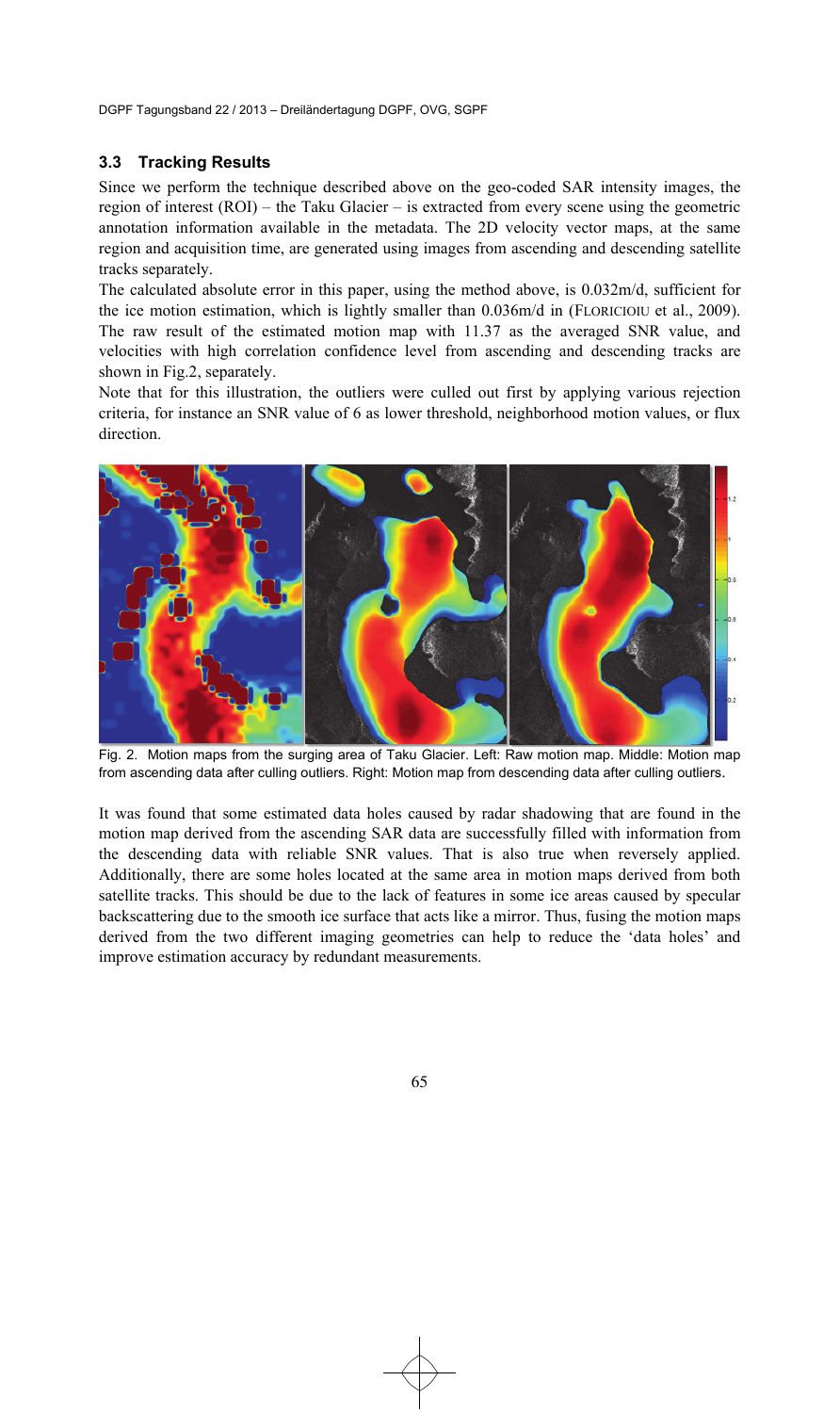### **4 Fusion Procedures**

The fusion of estimated velocities from different satellite tracks has two main concerns. The first is to enlarge the coverage area of estimation results for the scene and the second is to improve the estimation accuracy.

#### **4.1 Weighted Averaging**

The simplest method to fuse estimated motion maps from different imaging geometries is the weighted average method. In Fig.4, on the left side, the fused ground 2D velocity maps using raw motion maps from both satellite geometries by applying the weighted average method using the related SNR value as weight is shown. Obviously, this fusion result is not reliable because of the sharp edge of motion values in the glacier body. Then, we try to find another fusion method to generate more reasonable results.

#### **4.2 Markov Random Field**

The other problem concerns the estimated velocities where the measurements or estimations from a single track are contradictory to each other. If both estimations have almost the same SNR the most simple solution to fuse the tracks, namely weighted averaging, would not work. In this case it is advantageous to use local context to resolve the contradictions. We propose Probabilistic Graphical Models (PGM), more specific a Markov Random Field (MRF), as a framework for the fusion. The flexibility of PGMs to model the domain allows to benefit from the contradictions and redundant measurements. Additionally it is possible to impose some further model knowledge. One evident constraint is the smoothness of the surface velocity. It is very unlikely that a discontinuity appears in just a few measurements. The domain model used in this work is shown in Fig. 3.



Fig. 3. Structure of the PGM used for the fusion of multiple tracks. The observations (red) are connected to the variables representing the estimated state of the surface velocity. These variables themselves are connected in a grid to impose a smoothness constraint.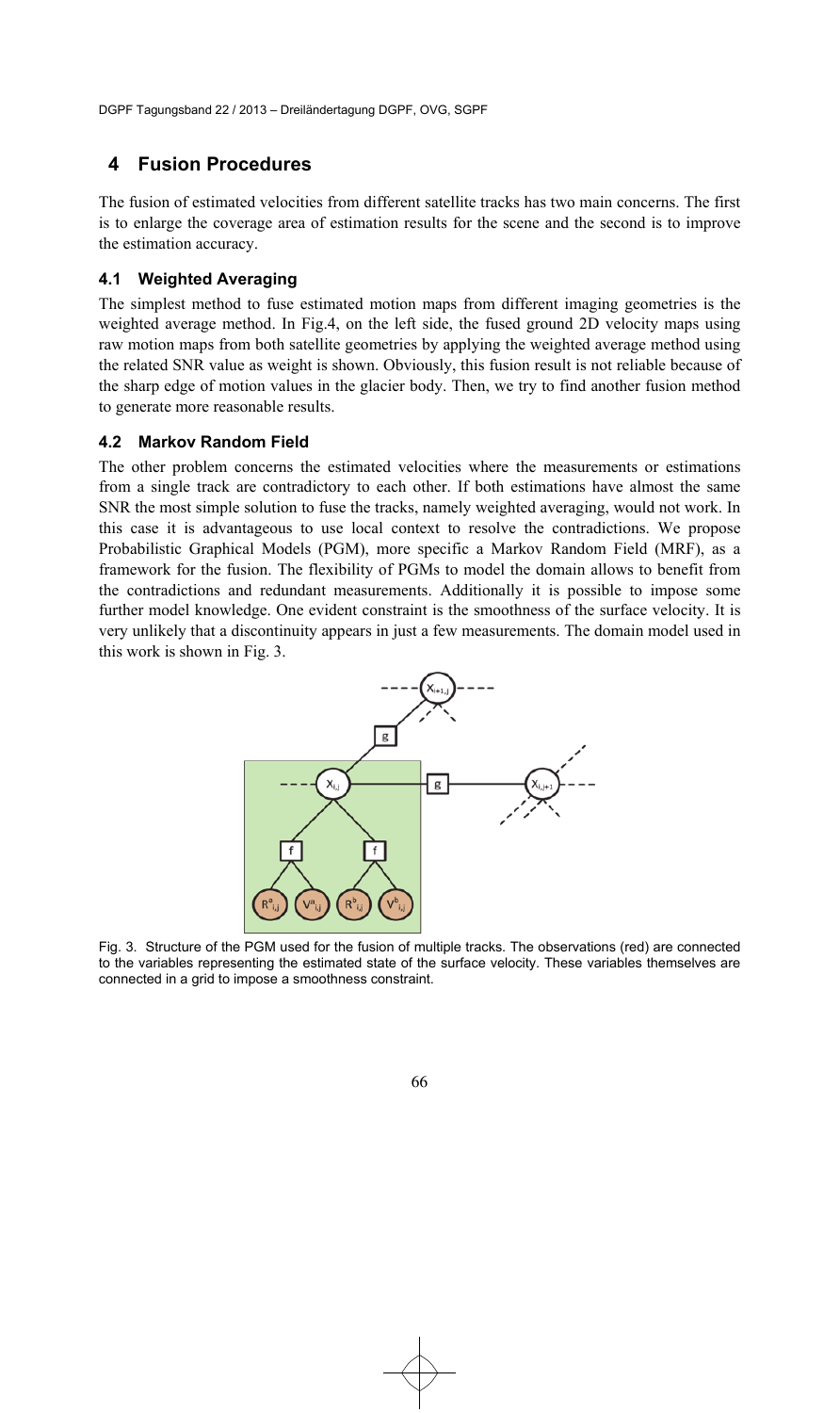The variable  $X_{i,j}$  represent the discretized surface velocity of the glacier at discrete position  $(i, j)$ and are the true state which is subject to estimation. Variables  $R_{i,j}^{x}$  and  $V_{i,j}^{x}$  are the observations namely the SNR and the estimated velocity from track x. The model for posterior distribution, after (LI, 2009), is given as

$$
P(X \mid R, V) = \frac{1}{Z} [P(R, V \mid X) P(X)] \tag{1}
$$

Our state variables set X is connected to the observations by factors and represents the "data term" of the network. These factors connect three different entities with the following relationship  $\frac{(X - V)^2}{2}$ 

$$
P(R, V \mid X) = \frac{1}{\sqrt{2\pi\sigma_1^2}} \exp^{-\frac{(X - V)^2}{2\sigma_1^2}}
$$
 (2)

where factor  $\sigma_1$  expresses the strength of  $\sigma_0$  relative to the SNR.

The interaction between the variables in a PGM can be interpreted as probabilities or as energies. Despite the interpretation the optimization tries to find an extremum for the joint assignment of all variables in the network. We use a Gaussian likelihood to model the relationship between the variable and its observations. Therefore we use the causal model that the true state causes the appearance of the pixels in the different tracks. Furthermore, the model implies a conditional independence of the pixels of the tracks given the true state X. As can be seen in (2) we consider the SNR as a reliability measure for the single measurements. The higher the SNR, the more reliable the corresponding measurement and the smaller the variance will be. As a consequence the factor is much more restrictive in the deviation of the true state from the observation if the SNR is high. It should be noted that the model can be used with any number of tracks.

The other kind of factors is used to define the "smoothness term" and allows imposing some regularization to the state variables. They are particular useful in the aforementioned case of contradictory observations. In this case the regularization resolves the contradiction by using local context to determine the best state. The smoothness factors are defined by

$$
P(X) = \prod_{i} \prod_{j \in N_i} p(X_i, X_j)
$$
 (3)

$$
P(X) = \frac{1}{\sqrt{2\pi\sigma_2^2}} \exp^{-\frac{(X_i - X_j)^2}{2\sigma_2^2}}
$$
 (4)

where  $X_i$  are the 8 neighbor pixels of  $X_i$ .

It should be noted that PGMs are not the only approach to implement this kind of model. There are even analytical methods to obtain a solution for this problem. One advantage is the flexibility of the PGMs to model almost any kind of dependency. To improve the fusion we allow discontinuities in the model. This results in a smoother velocity distribution and leads to more accurate boundaries of the glacier. To adapt the model we have to use bounded functions, deduced from equations (2) and (4), which now are defined by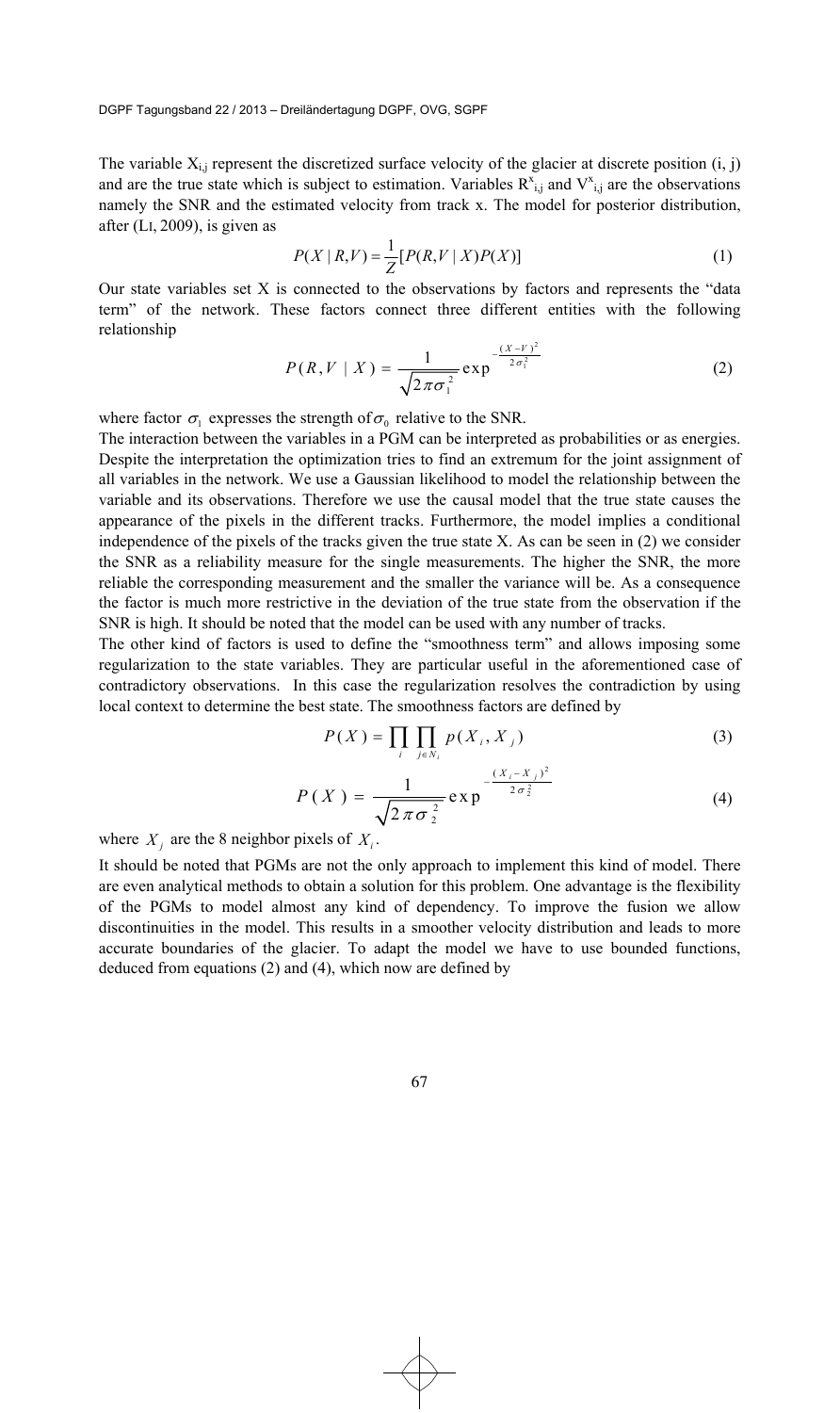$$
P(R, V \mid X) = \frac{1}{\sqrt{2\pi\sigma_1^2}} \exp^{-\frac{[\min(|X - V|, \beta)]^2}{2\sigma_1^2}}
$$
(5)

$$
P(X) = \frac{1}{\sqrt{2 \pi \sigma_2^2}} \exp \frac{-\frac{[\min(|X_i - X_j|, y)]^2}{2 \sigma_2^2}} \tag{6}
$$

where factor  $\beta$  is the threshold for the maximum difference between state X and the observation value, and, also,  $\gamma$  is the threshold for the maximum difference between state  $X_i$  and neighbor pixels  $X_i$ .  $\sigma_0$ ,  $\beta$ ,  $\sigma_2$  and  $\gamma$  are input parameters in this graphical model, and, considering the physic of glacier flow, we set these parameters as 30, 1.5, 5, 0.2 separately. The overall solution is obtained by running inference (loopy belief propagation) on the resulting graph.

The fusion result using raw motion maps from ascending and descending tracks, by applying the above graphical model, is plotted on the right side of Fig. 4, which is smoother in velocity distribution and reasonable concerning the physics of glacier flow.



Fig. 4. Motion maps after fusion of estimation results from ascending and descending satellite tracks. Left: Fusion result using weighted average. Right: Fusion result using PGM.

#### **4.3 Glacier Motion Result**

The velocity pattern on Taku Glacier agrees well with the ground GPS observation exploited by the Juneau Icefield Research Program (JIRP). As the ice fluxes have been nearly stable for a long period, we can compare the estimated result with recent ground GPS observations. In the right graph of Fig. 4., along the center line A (black) located in upper part of the examined glacier body, the average velocity value is 1.09m/d and with the maximum value at the lowest part of line A as 1.107m/d which is slightly lower than that of 1.14m/d by ground survey in (MCGEE et al., 2001), possibly due to the absolute error 0.032m/d calculated in this paper.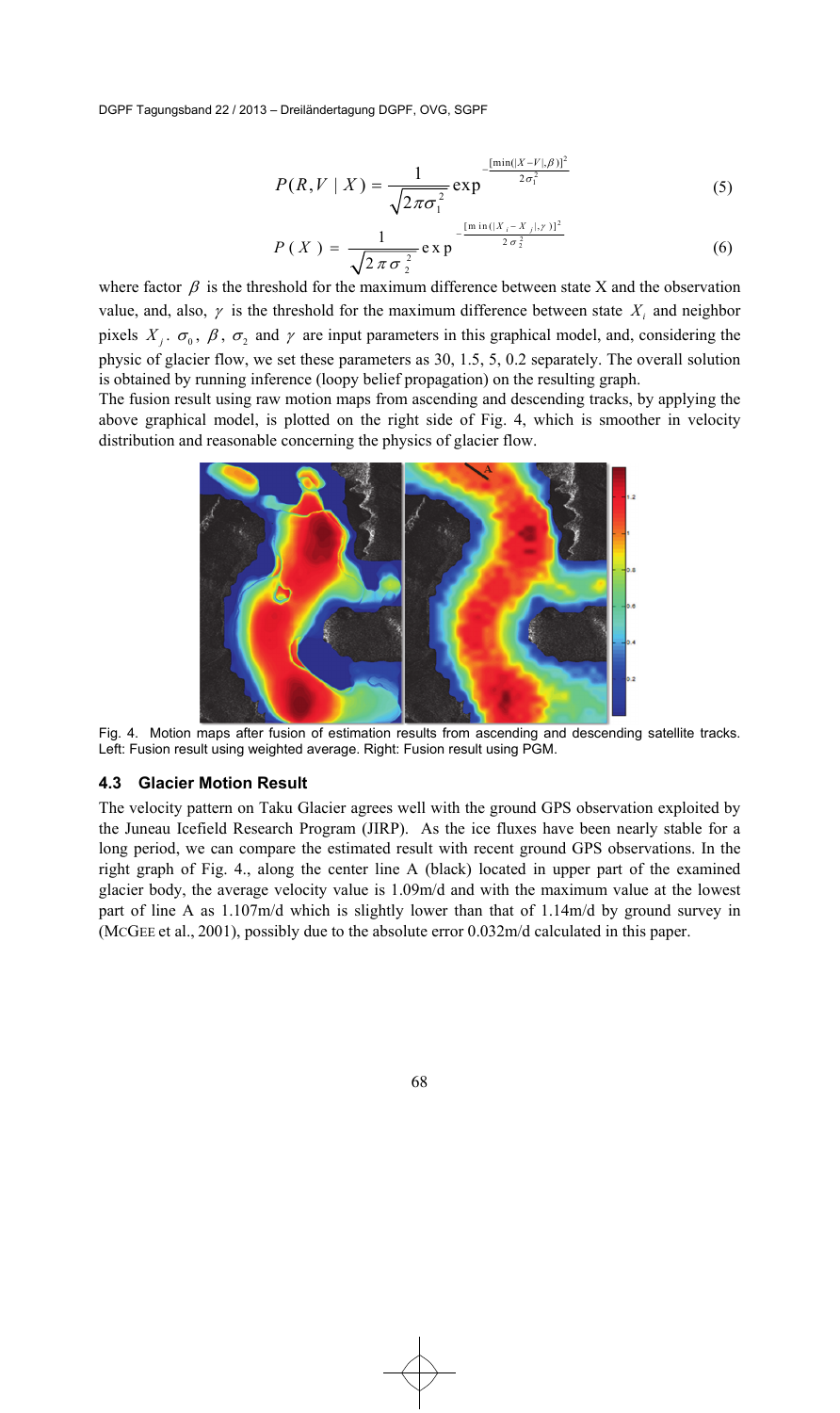### **5 Conclusion and Recommendations**

The study on the outlet area of the Taku Glacier demonstrates the remarkable capabilities of TerraSAR-X stripmap mode data for deriving ice motion maps by a using cross correlation based technique. However, due to the "data holes" in the SAR scenes affected by radar shadowing and backscattering properties, especially in mountainous areas, the feature tracking method fails to derive the surface velocities of glaciers in those areas. In this case, fusion of motion maps deduced from both satellite imaging geometries can be a good solution. We have shown that the use of the weighted average method for fusion is not reliable. On the contrary, the markov random field has shown its unique capabilities on fusion of motion maps from different data sources. Additionally, fusion of motion maps can also enhance the overall accuracy by exploitation of redundant measurements. Therefore, for velocity estimation of glacier using spaceborne SAR images, the fusion of motion maps deduced from complementary orbits can greatly improve the result.

### **Acknowledgment**

The authors would like to thank Prof. Thomas Wunderlich , Chair of Geodesy, Technische Universität München (TUM) and Dr. Oliver Lang of Infoterra GmbH / Astrium GeoInformation Services for providing the data used in this study.

## **6 References**

- DE LANGE, R.; LUCKMAN, A. & MURRAY, T., 2007: Improvement of satellite radar feature tracking for ice velocity derivation by spatial frequency filtering. IEEE Transactions on Geoscience and Remote Sensing, vol. 45, no. 7, pp. 2309-2318.
- EINEDER, M.; ABDEL-JABER, W.; FLORICIOIU, D.; ROTT, H. & YAGUE-MARTINEZ, N., 2011: Glacier flow and topography measurements with TerraSAR-X and TanDEM-X. IEEE International Geoscience and Remote Sensing Symposium (IGARSS).
- FLORICIOIU, D.; EINEDER, M.; ROTT, H. & NAGLER, T., 2008: Velocities of major outlet glaciers of the Patagonia Icefield observed by TerraSAR-X. IEEE International Geoscience and Remote Sensing Symposium (IGARSS).
- FLORICIOIU, D.; EINEDER, M.; ROTT, H.; YAGÜE-MARTINEZ, N. & NAGLER, T., 2009: Surface velocity and variations of outlet glaciers of the Patagonia icefields by means of TerraSAR-X. IEEE International Geoscience and Remote Sensing Symposium (IGARSS).
- HØGDA, K. A.; STORVOLD, R. & LAUKNES, T. R., 2010: SAR imaging of glaciers. In: P. Pellikka, and W. G. Rees (Eds). Remote Sensing of Glaciers. Taylor & Francis Group, London: 153.
- Li, S. Z., 2009: Markov Random Field Modeling in Image Analysis. 3<sup>rd</sup> edn, Springer, London, pp. 15-16.
- MCGEE, S. & STEMPFHUBER, W. ET AL., 2007: Surface Velocity Changes on the Taku Glacier System - 1993 to 2007. Juneau Icefield Research Program, Field Session.
- MCGEE, S. ET AL., 2001: The GPS data, in GPS Science on the Juneau Icefield, Alaska. Viewed on 02 December 2012, <http://www.crevassezone.org/survey-results/surfacevelocity/Longitudinal-A/Longitudinal-A.htm>.